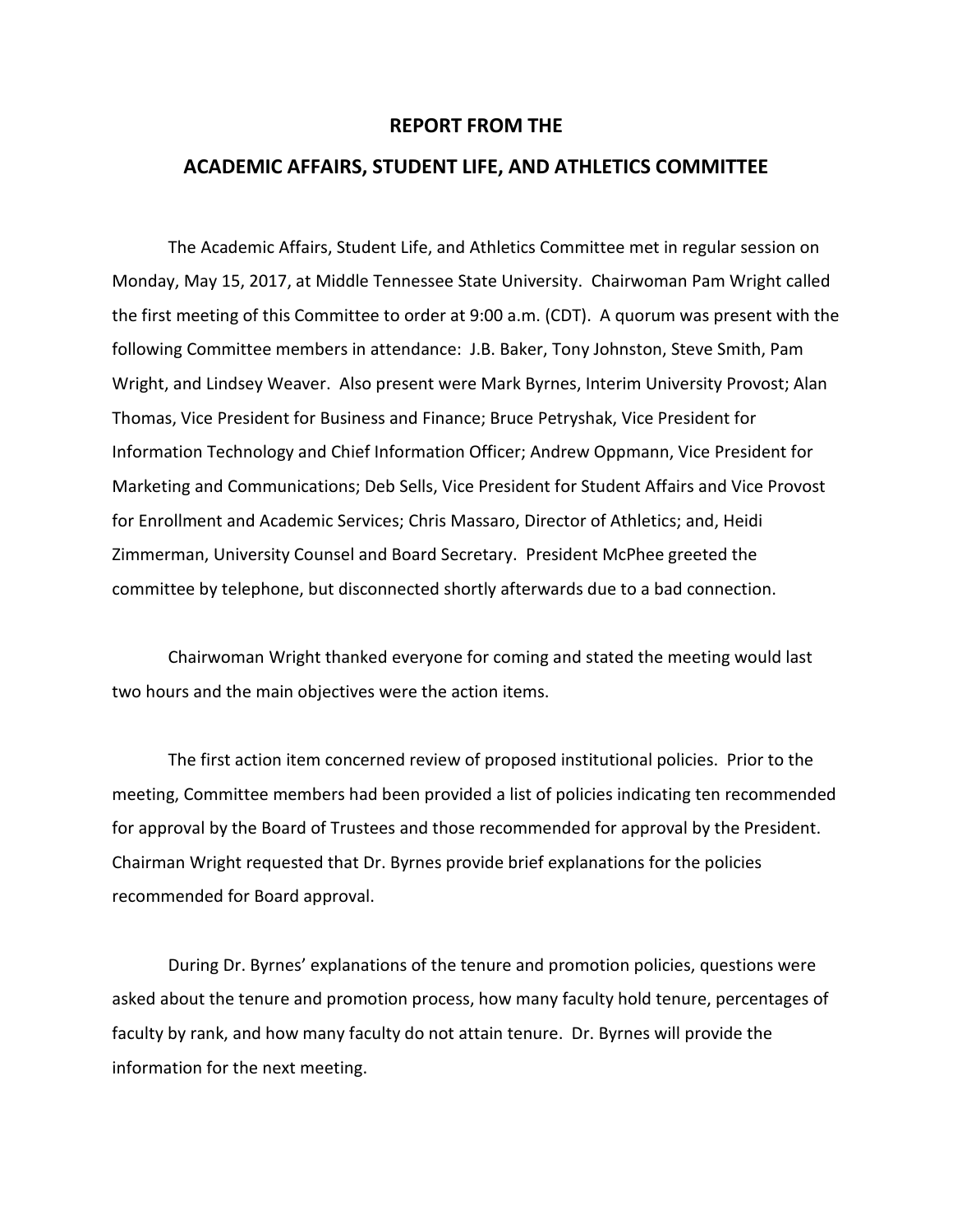In his explanation of policy 206 Tenure and Promotion Appeals Process, Dr. Byrnes noted the final level of appeal is the Board of Trustees. He then raised the issue of who makes recommendations regarding appeals to the Board of Trustees. Under the Tennessee Board of Regents, their staff would prepare/investigate appeal materials and make a recommendation for the Board's consideration. Dr. Byrnes said there has been discussion of collaborating with other state universities when appeals arise.

Board Chairman Smith asked questions about community college transfer admissions. He also asked whether our admission process included a criminal background review. Dr. Sells discussed guaranteed and conditional admission standards, and stated that we do not include a question about criminal background on our application. Ms. Zimmerman will look at legal issues associated with adding this to our application for the next committee meeting.

Dr. Johnston made the Motion that the list of ten (10) proposed policies be recommended to the Board for approval with the remaining proposed policies recommended to be approved by the President. See Attachment 1. The Motion was seconded by Board Chairman Smith. A voice vote was taken and the Motion carried.

The next action item was the Recommendation for Approval of Tenure and Promotion Candidates. Dr. Byrnes explained the application process for tenure and promotion candidates and the seven levels of review prior to Board of Trustees approval. Board Chairman Smith asked how often the tenure policy is reviewed, and Trustee Baker added that considering the financial obligations associated with tenure, the policy should be reviewed annually. Dr. Johnston commented on the depth of review that has taken place on all MTSU and TBR policies since the FOCUS Act, and it was agreed that the University Provost will review the policies which require Board of Trustees approval annually and bring concerns to this committee.

Trustee Baker made the Motion that the list of thirty (30) Tenure and thirty-four (34) Promotion Candidates be recommended to the Board for approval. See Attachment 2. The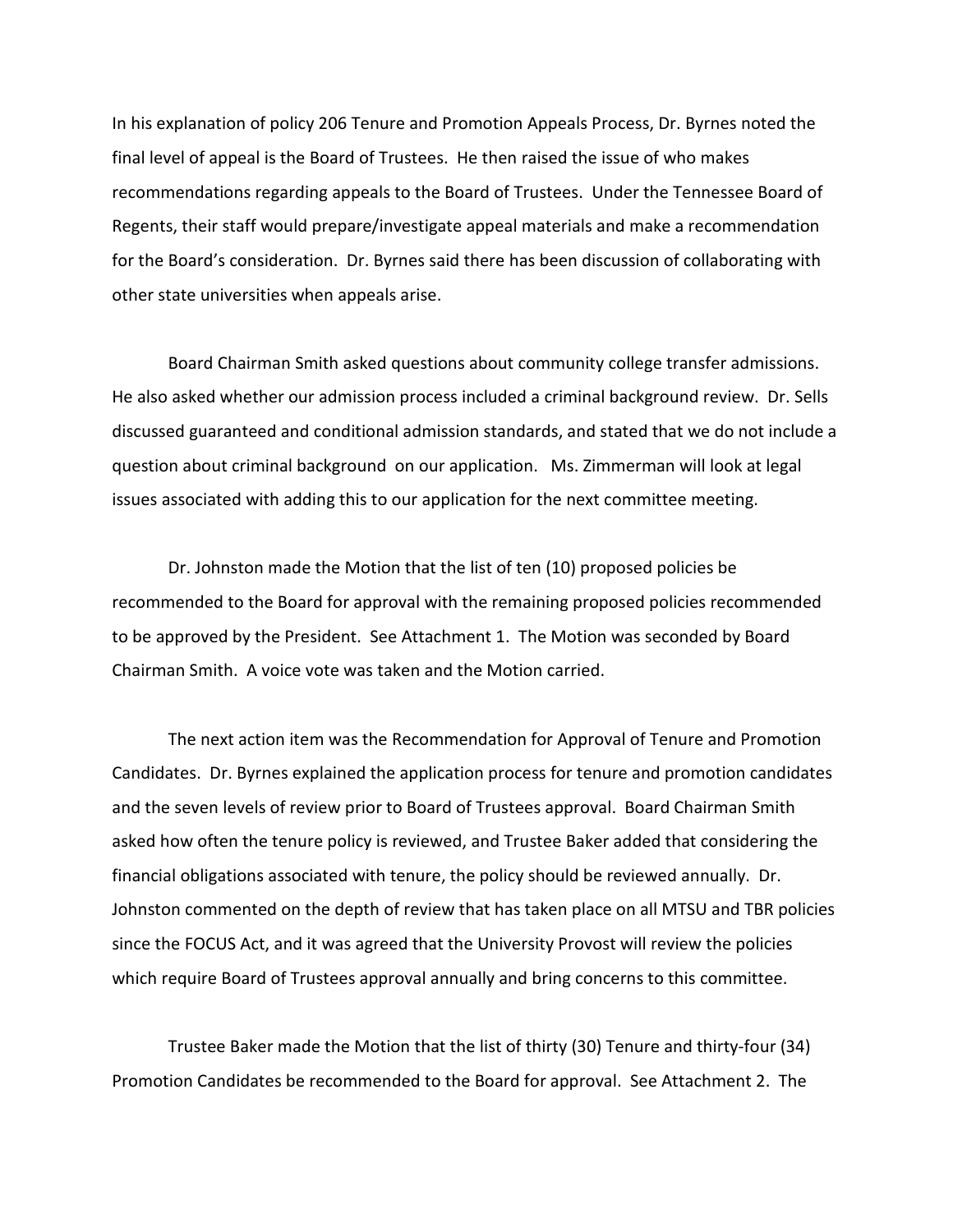Motion was seconded by Board Chairman Smith. A voice vote was taken and the Motion carried.

The third action item concerned approval of one new degree program, the Bachelor of Science (BS) in Interactive Media. Department Chair Billy Pittard described Interactive Media and how moving this program from a concentration under the BS in Mass Communication to a stand-alone major provides more specificity for potential employers of our graduates.

Board Chairman Smith made the Motion that the Bachelor of Science (BS) in Interactive Media be recommended to the Board for approval. See Attachment 3. The Motion was seconded by Trustee Baker. A voice vote was taken and the Motion carried.

Director of Athletics Chris Massaro [presented an overview](http://www.mtsu.edu/boardoftrustees/meetings/docs/aa-2017-may-15/aa-2017-may-15-athletic-presentation.pdf) of MTSU Athletics, Conference USA, and the NCAA. See Attachment 4. Board Chairman Smith asked for the graduation rate of student-athletes (86%, a higher rate than general student body). Trustee Baker asked about the list of facility needs. Mr. Massaro shared that an architect will be working on a master plan this summer for a formal report.

The next information item was Metrics for Academic Programs. Prior to the meeting, Committee members had been provided reports on Degrees Awarded, Enrollment, Retention, Persistence, and Completion Rates. See Attachment 5. Trustee Baker asked for the most current information and more context to the data presented. Board Chairman Smith would like to see this year's data compared to last year's related to admissions and employment information for our graduates. Dr. Byrnes will provide a report at the next meeting. Dr. Sells discussed trends in applications, yield rates, housing, and scholarship applications.

Regarding tracking the specific components that contribute to student success, Dr. Byrnes told the Committee that the President, Vice Presidents, and Deans just completed a series of student success/budget meetings which provided a narrative behind the student success statistics.